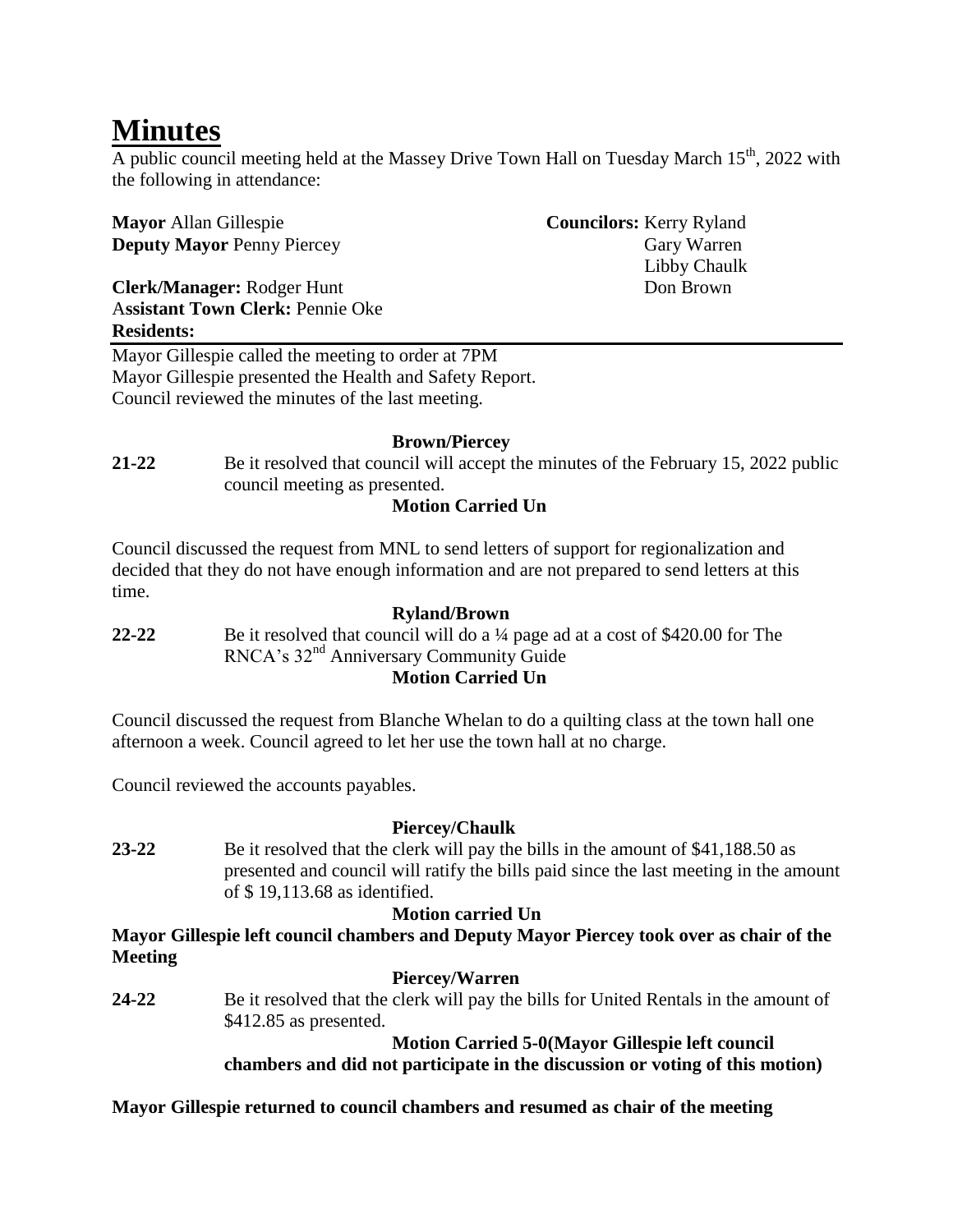Page 2

Council discussed the rental rates for daytime rentals at the town hall.

#### **Piercey/Brown 25-22** Rental fees for a 2h our daytime rental will be \$50.00 rental fee and \$40.00 cleaning fee with a \$50.00 refundable deposit also required **Motion Carried Un**

Rodger gave council an update on the payroll and discussed the new payroll report with them and council decided that they would like that report monthly.

Rodger informed council that the Don Dicesare was in and said he should have the report done in a couple of weeks for the Link Pond lift station.

Rodger asked council what they wanted to do about Covid 19 restrictions in municipal buildings. Council discussed

#### **Ryland/Chaulk**

**26-22** Be it resolved that council will be lifting all Covid 19 restriction on municipal buildings as of today's date.

## **Motion Carried Un**

Rodger gave council an update on the revisions that Municipal Affairs requested to the 2022 Budget **Piercey/Ryland 27-22** Be it resolved that council will accept the revised 2022 Budget as presented with no changes made to the tax structure.

#### **Motion Carried Un**

Council discussed the structuring of the loan for the new plow truck.

## **Brown/Chaulk**

**28-22** Be it resolved that council will submit a request for approval to borrow \$297,346.60 for the purchase of a new plow truck. Financing would be through the Bank of Montreal at 3.39% interest on a 5 year term for a 5 year amortization period. HST of \$44,999.89 would be financed by the town through its own reserves.

## **Motion Carried Un**

Rodger let council know that this year is fire fighter Bill Michielsen's  $35<sup>th</sup>$  year with the department. Council discussed options on how to mark the occasion and Deputy Mayor Piercey will come up with some ideas and get back to council.

Rodger informed council that they were given some funding to do a community cleanup. Council discussed and Councilor Warren offer to plan some events.

Council discussed the Stratton's Pond recreational space and decided that they will only tender out for the space except for the beach volleyball court which will be put on hold until the other costs come in.